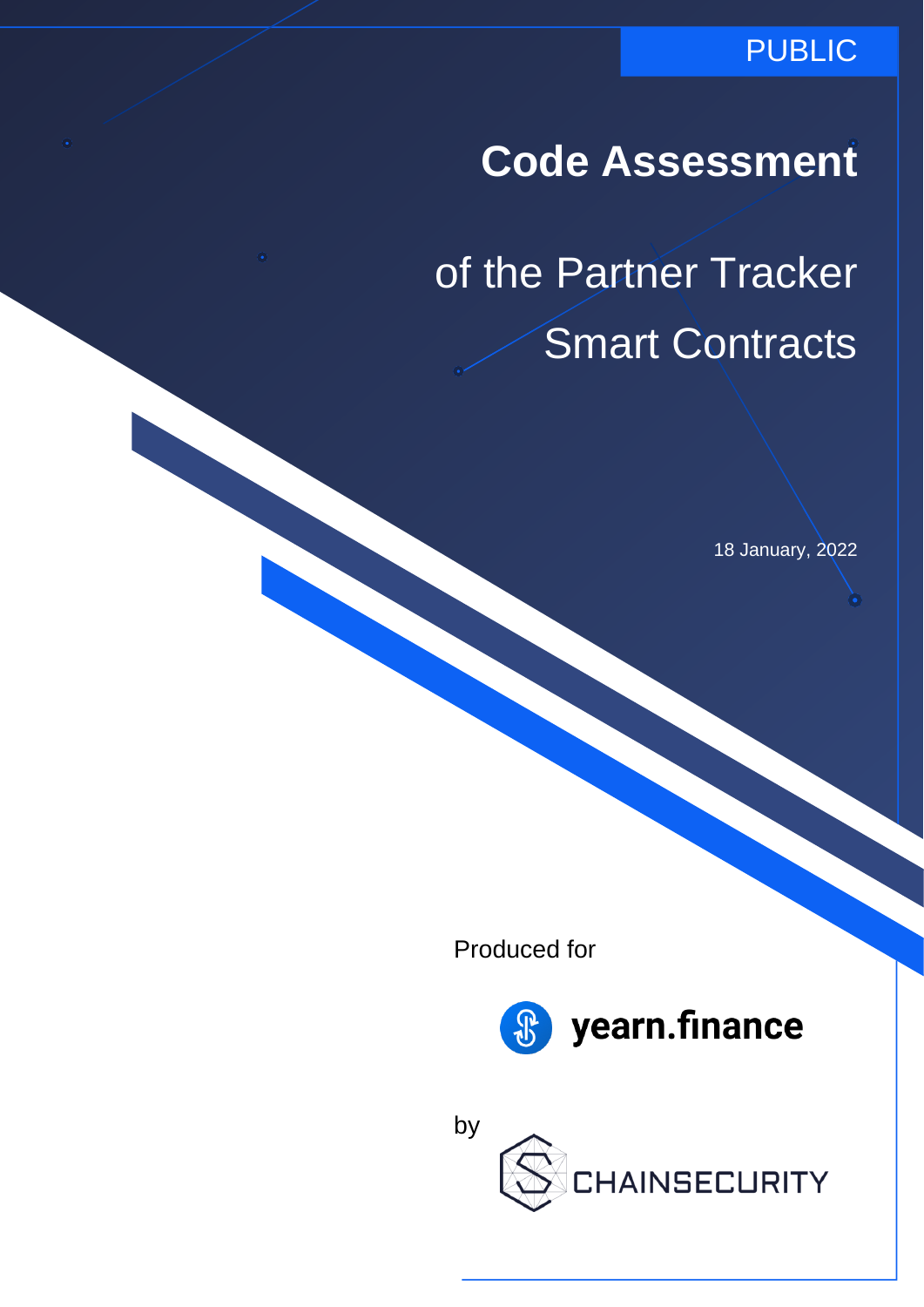## **Contents**

 $\circledS$ 

| <b>1 Executive Summary</b>      | $\mathbf{3}$     |
|---------------------------------|------------------|
| <b>2 Assessment Overview</b>    | $5\phantom{1}$   |
| 3 Limitations and use of report | 6                |
| 4 Terminology                   | $\overline{7}$   |
| 5 Findings                      | 8                |
| <b>6 Resolved Findings</b>      | $\boldsymbol{9}$ |
| 7 Notes                         | 11               |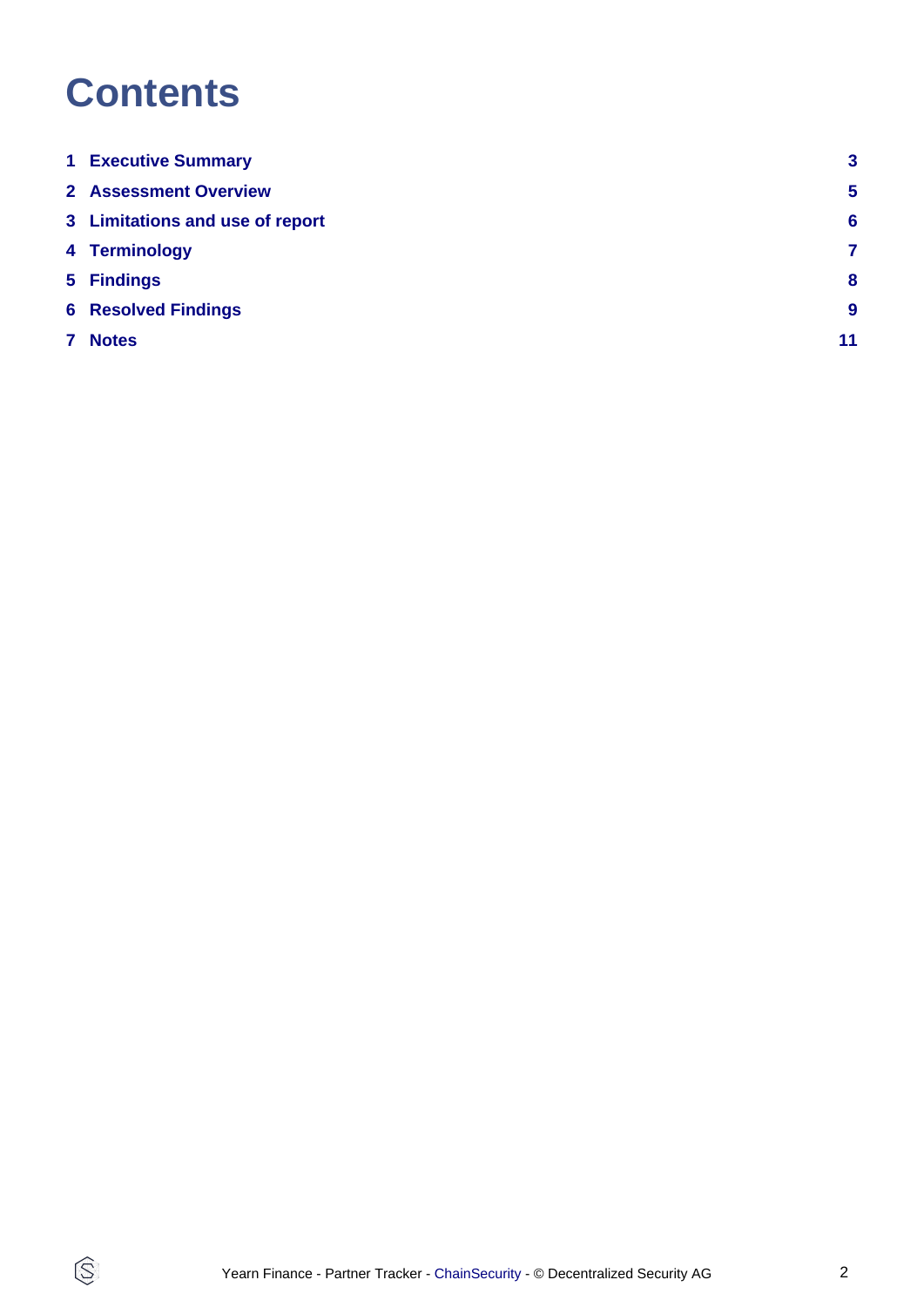# <span id="page-2-0"></span>**1 Executive Summary**

Dear Yearn team,

Thank you for trusting us to help Yearn Finance with this security audit. Our executive summary provides an overview of subjects covered in our audit of the latest reviewed contracts of Partner Tracker according to [Scope](#page-4-1) to support you in forming an opinion on the associated security risks.

Yearn Finance implements a partner tracker that tracks the vault deposits done over an affiliate partner. The tracked amount is simply the sum of all funds deposited via the partner into a specific vault.

We did not uncover any security related issues. Minor issues like unused imports or constants were found. Also, for a small code base we recommend to follow best practices and comment as well as document the code accordingly. All issues found were fixed accordingly.

In summary, we find that the codebase provides a high level of security.

It is important to note that security audits are time-boxed and cannot uncover all vulnerabilities. They complement but don't replace other vital measures to secure a project.

The following sections will give an overview of the system, our methodology, the issues uncovered and how they have been addressed. We are happy to receive questions and feedback to improve our service.

Sincerely yours,

ß

**ChainSecurity**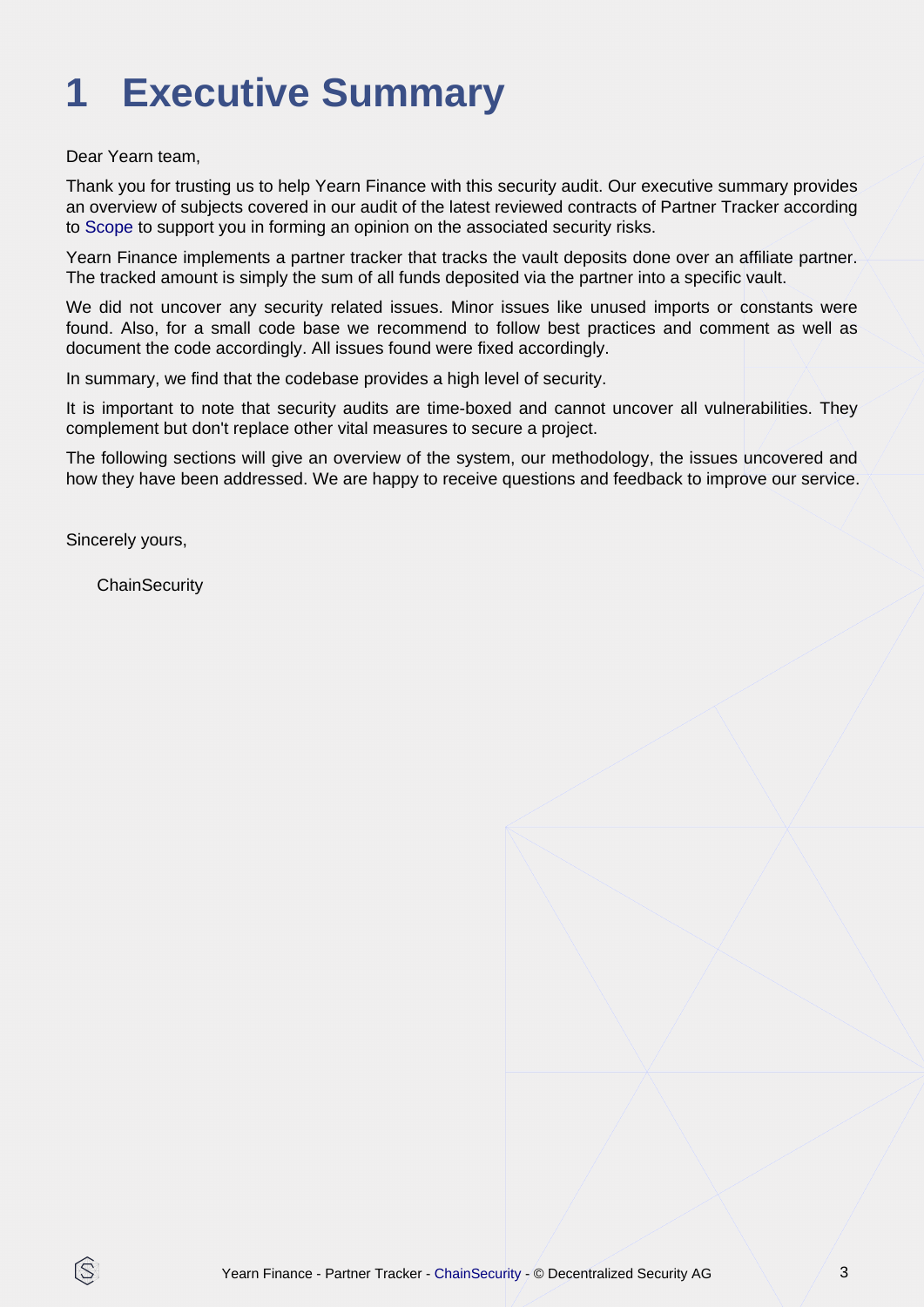## **1.1 Overview of the Findings**

Below we provide a brief numerical overview of the findings and how they have been addressed.

| <b>Critical</b> -Severity Findings | 0 |
|------------------------------------|---|
| <b>High-Severity Findings</b>      | 0 |
| Medium-Severity Findings           | O |
| <b>Low</b> -Severity Findings      | 5 |
| <b>o</b> Code Corrected            | 5 |

 $\circledS$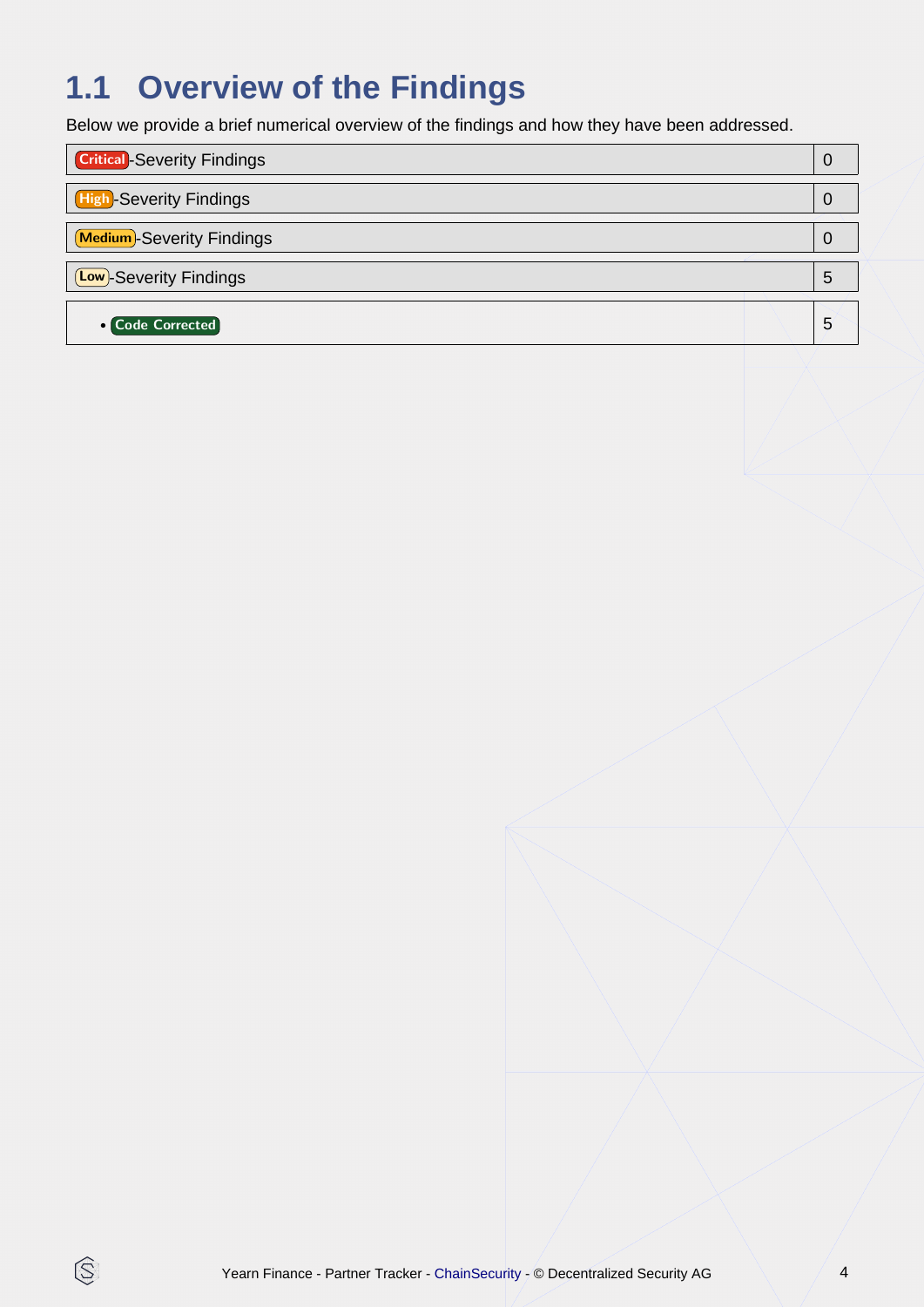## <span id="page-4-2"></span><span id="page-4-0"></span>**2 Assessment Overview**

In this section, we briefly describe the overall structure and scope of the engagement, including the code commit which is referenced throughout this report.

### <span id="page-4-1"></span>**2.1 Scope**

ĺS

The assessment was performed on the source code files inside the Partner Tracker repository based on the documentation files. The table below indicates the code versions relevant to this report and when they were received.

| Date            | Commit Hash                              | <b>Note</b>     |
|-----------------|------------------------------------------|-----------------|
| 12 January 2022 | 3c8cc0e68e44e168590846f2d676cb1a0c5bc7cc | ⊟nitial Version |
| 18 January 2022 | 6937685f3748d6017c0f7498c32c6491f330609e | Second Version  |

For the solidity smart contracts, the compiler version 0.6.12 was implicitly chosen in the brownie configuration file.

### **2.1.1 Excluded from scope**

The called contracts like the vault and token contracts.

### **2.2 System Overview**

This system overview describes the initially received version ((Version 1)) of the contracts as defined in the [Assessment Overview](#page-4-2).

Furthermore, in the findings section, we have added a version icon to each of the findings to increase the readability of the report.

Yearn Finance implements a partner tracking program in a smart contract. This contract allows end users to deposit funds into a vault and specify a partner id, which is used to track deposits. The contract has only the deposit functionality. There are two functions:

- deposit(vault, partnerId): deposits into a vault the whole balance of msg. sender in the respective token.
- deposit(vault, partnerId, amount): deposits into a vault the amount specified by the user.

The contract does not have specific roles, so any user can call the above functions. The input parameters of the functions are not validated, so the mapping referredBalance can be populated with arbitrary addresses and the respective events are emitted. However, we assume the legitimate vaults of Yearn behave correctly and other applications reading the mapping or the events, filter out the incorrect ones.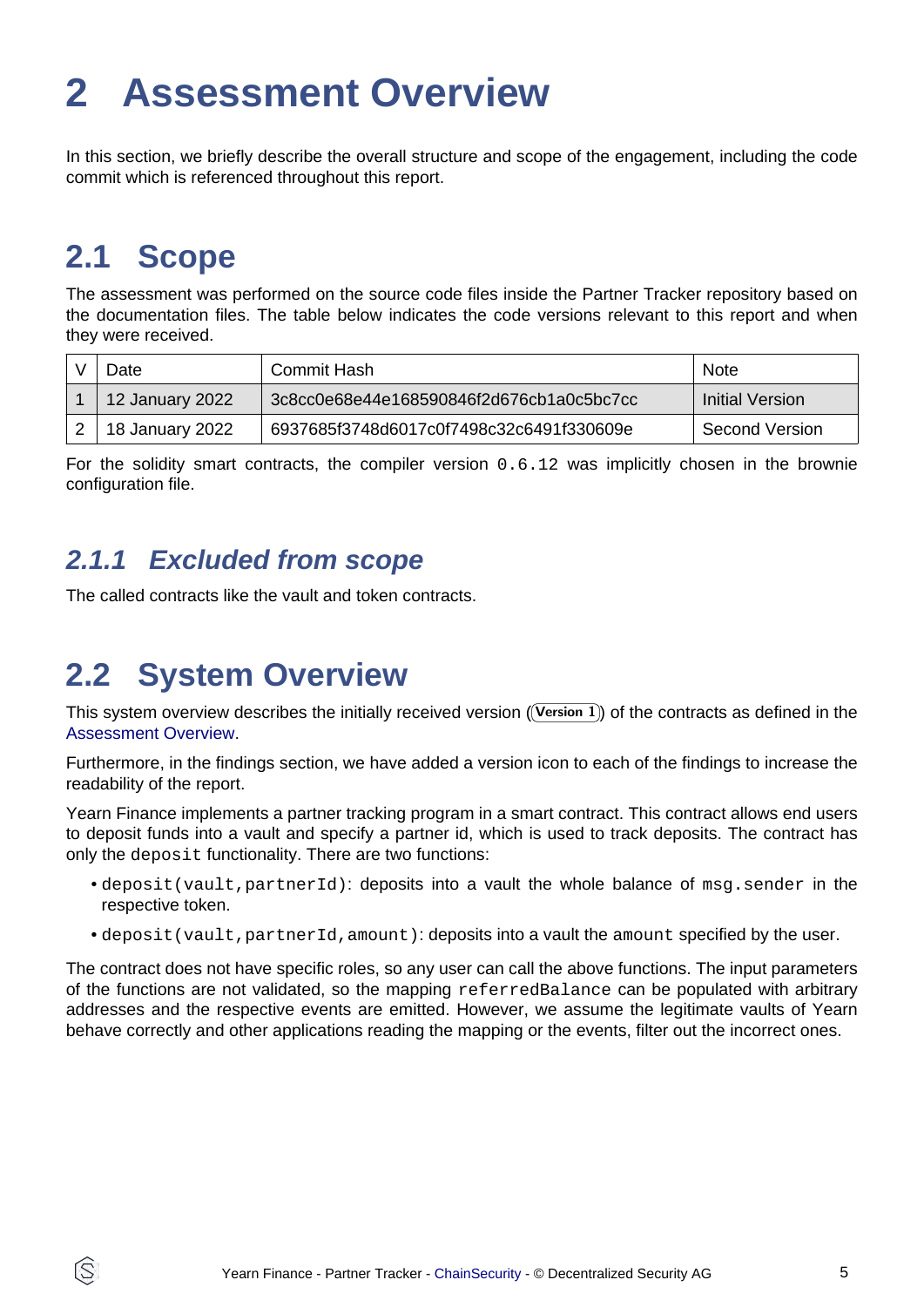## <span id="page-5-0"></span>**3 Limitations and use of report**

Security assessments cannot uncover all existing vulnerabilities; even an assessment in which no vulnerabilities are found is not a guarantee of a secure system. However, code assessments enable the discovery of vulnerabilities that were overlooked during development and areas where additional security measures are necessary. In most cases, applications are either fully protected against a certain type of attack, or they are completely unprotected against it. Some of the issues may affect the entire application, while some lack protection only in certain areas. This is why we carry out a source code assessment aimed at determining all locations that need to be fixed. Within the customer-determined time frame, ChainSecurity has performed an assessment in order to discover as many vulnerabilities as possible.

The focus of our assessment was limited to the code parts defined in the engagement letter. We assessed whether the project follows the provided specifications. These assessments are based on the provided threat model and trust assumptions. We draw attention to the fact that due to inherent limitations in any software development process and software product, an inherent risk exists that even major failures or malfunctions can remain undetected. Further uncertainties exist in any software product or application used during the development, which itself cannot be free from any error or failures. These preconditions can have an impact on the system's code and/or functions and/or operation. We did not assess the underlying third-party infrastructure which adds further inherent risks as we rely on the correct execution of the included third-party technology stack itself. Report readers should also take into account that over the life cycle of any software, changes to the product itself or to the environment in which it is operated can have an impact leading to operational behaviors other than those initially determined in the business specification.

ÍS.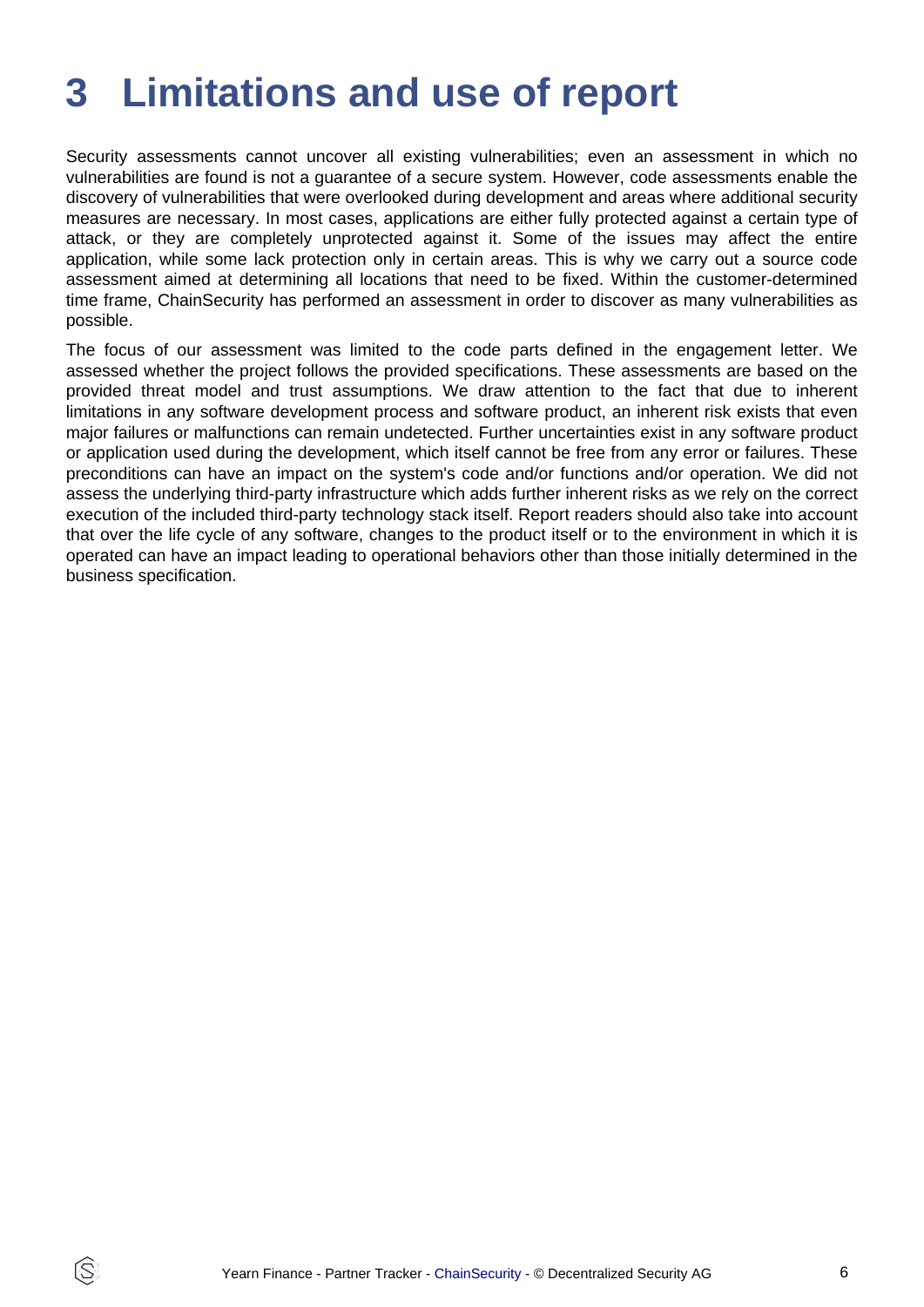# <span id="page-6-0"></span>**4 Terminology**

ÍŜ

For the purpose of this assessment, we adopt the following terminology. To classify the severity of our findings, we determine the likelihood and impact (according to the CVSS risk rating methodology).

- Likelihood represents the likelihood of a finding to be triggered or exploited in practice
- Impact specifies the technical and business-related consequences of a finding
- Severity is derived based on the likelihood and the impact

We categorize the findings into four distinct categories, depending on their severity. These severities are derived from the likelihood and the impact using the following table, following a standard risk assessment procedure.

| <b>Likelihood</b> | <b>Impact</b>   |        |               |
|-------------------|-----------------|--------|---------------|
|                   | High            | Medium | Low           |
| High              | <b>Critical</b> | High   | <b>Medium</b> |
| Medium            | (High)          | Medium | Low           |
| Low               | <b>Medium</b>   | Low    | Low           |

As seen in the table above, findings that have both a high likelihood and a high impact are classified as critical. Intuitively, such findings are likely to be triggered and cause significant disruption. Overall, the severity correlates with the associated risk. However, every finding's risk should always be closely checked, regardless of severity.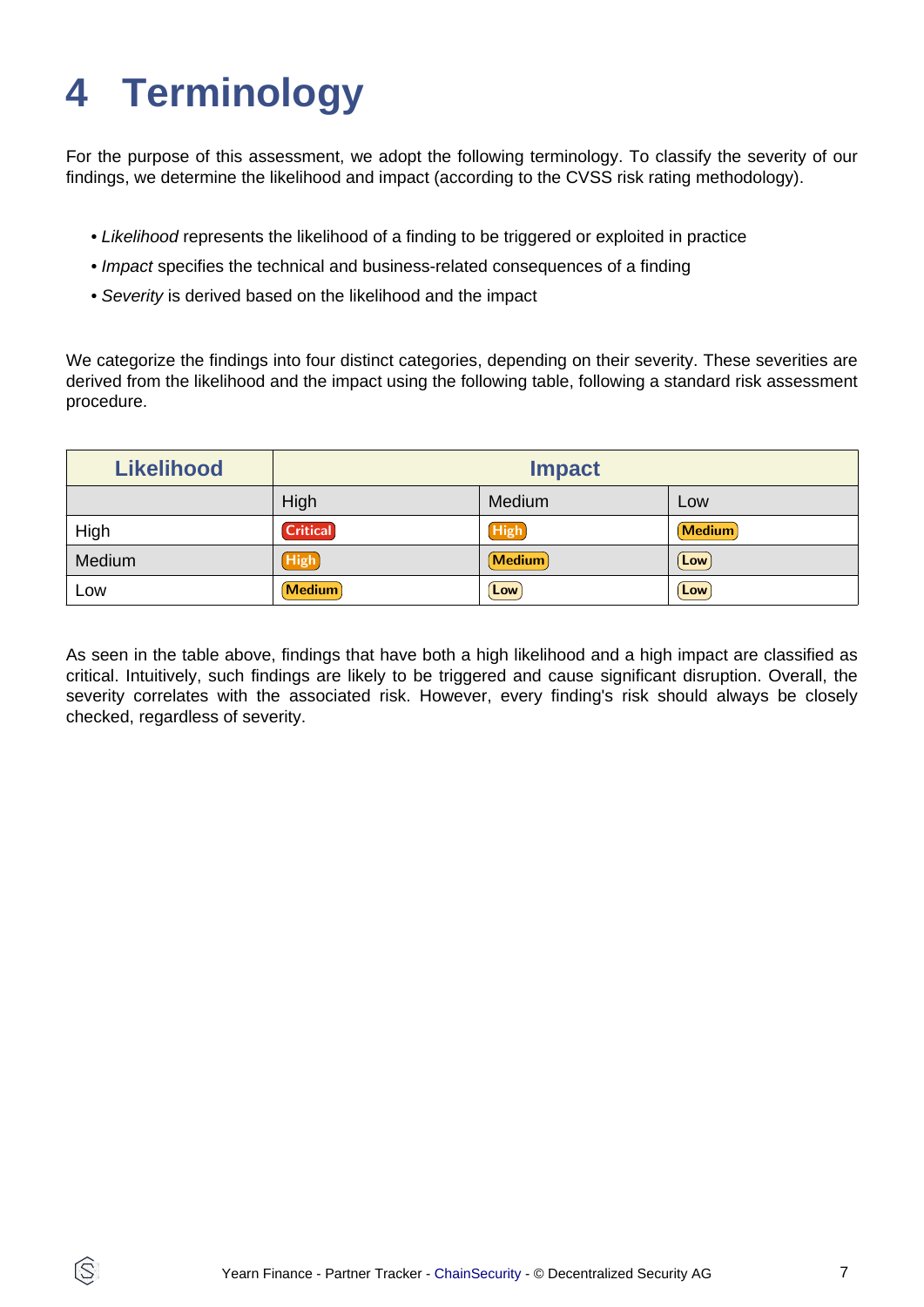# <span id="page-7-1"></span><span id="page-7-0"></span>**5 Findings**

Q

In this section, we describe any open findings. Findings that have been resolved have been moved to the [Resolved Findings](#page-8-1) section. The findings are split into these different categories:

• Design : Architectural shortcomings and design inefficiencies

Below we provide a numerical overview of the identified findings, split up by their severity.

| <b>Critical</b> -Severity Findings |  |
|------------------------------------|--|
| <b>High-Severity Findings</b>      |  |
| Medium-Severity Findings           |  |
| <b>Low</b> -Severity Findings      |  |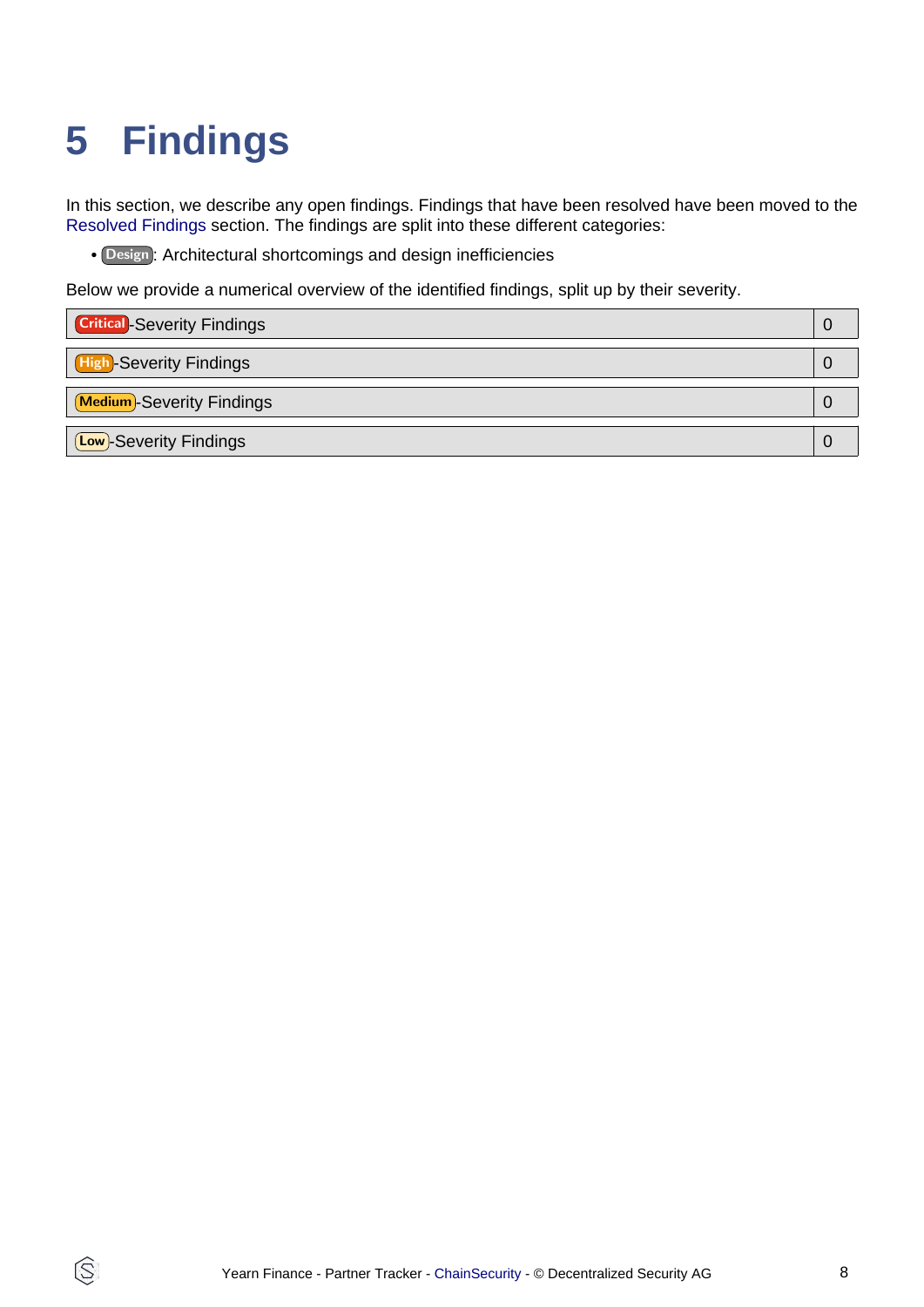# <span id="page-8-1"></span><span id="page-8-0"></span>**6 Resolved Findings**

Here, we list findings that have been resolved during the course of the engagement. Their categories are explained in the [Findings](#page-7-1) section.

Below we provide a numerical overview of the identified findings, split up by their severity.

| <b>Critical</b> -Severity Findings |   |
|------------------------------------|---|
| <b>High-Severity Findings</b>      |   |
| <b>Medium</b> -Severity Findings   |   |
| <b>Low</b> -Severity Findings      | Ð |

- [Event Parameters Not Indexed](#page-8-2) Code Corrected
- [Missing Code Comments and Function Descriptions](#page-8-3) Code Corrected
- [Missing Return Values](#page-9-0) Code Corrected
- [Unused Constant registry](#page-9-1) Code Corrected
- [Unused Imports](#page-9-2) Code Corrected

### <span id="page-8-2"></span>**6.1 Event Parameters Not Indexed**

### Design **Low** Version 1 Code Corrected

The event ReferredBalanceIncreased emits the address of partnerId, vault and depositer. All three information might be relevant to later query specific deposits. Hence, it might be useful to index these parameters.

#### **Code corrected:**

The updated event now indexes the parameters: partnerId, vault and depositer.

### <span id="page-8-3"></span>**6.2 Missing Code Comments and Function Descriptions**

Design **Low** Version 1 Code Corrected

Even though the code base is simple and well structured, code comments as well as function description with parameter descriptions are part of good coding practice to help understanding the code. The current implementation lacks documentation and code comments.

#### **Code corrected:**

ÍŜ

The updated code contains specifications that describe the functions and their parameters.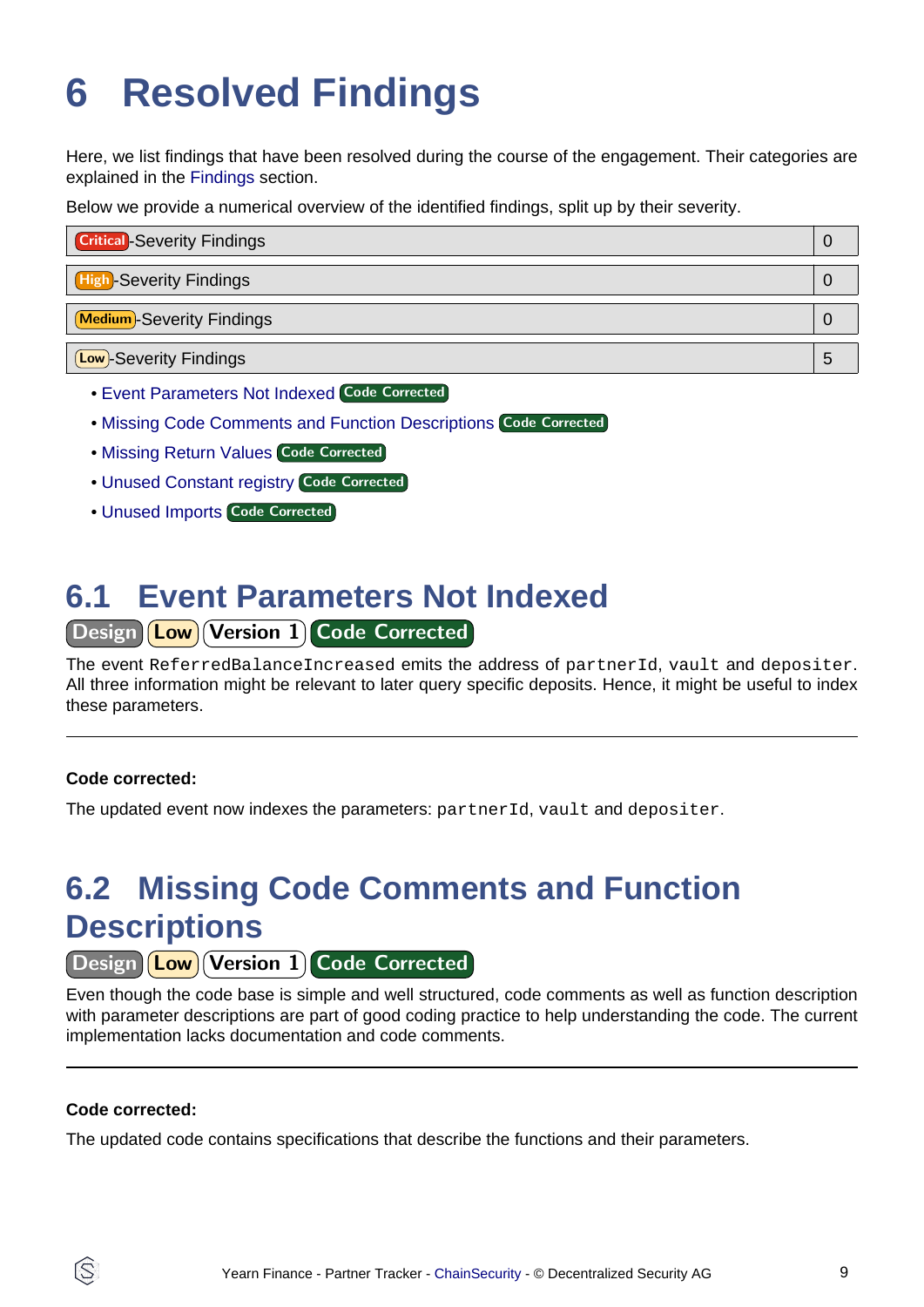### <span id="page-9-0"></span>**6.3 Missing Return Values**

Design **Low** Version 1 Code Corrected

Both external functions deposit declare a return value of type uint256, but the return statement is missing.

#### **Code corrected:**

The internal function internalDeposit is modified to return receivedShares, which is then returned by both external functions deposit.

### <span id="page-9-1"></span>**6.4 Unused Constant registry**

Design **Low** Version 1 Code Corrected

The constant registry is defined but not used in the current code base.

#### **Code corrected:**

The unused constant has been removed from the updated code.

### <span id="page-9-2"></span>**6.5 Unused Imports**

Design **Low** Version 1 Code Corrected

The Math and Address libraries and the registry interface are imported but not used.

```
import "@openzeppelin/contracts/math/Math.sol";
import "@openzeppelin/contracts/utils/Address.sol";
import "../interfaces/IYearnRegistry.sol";
```
#### **Code corrected:**

S

The unused imports have been removed from the updated code.